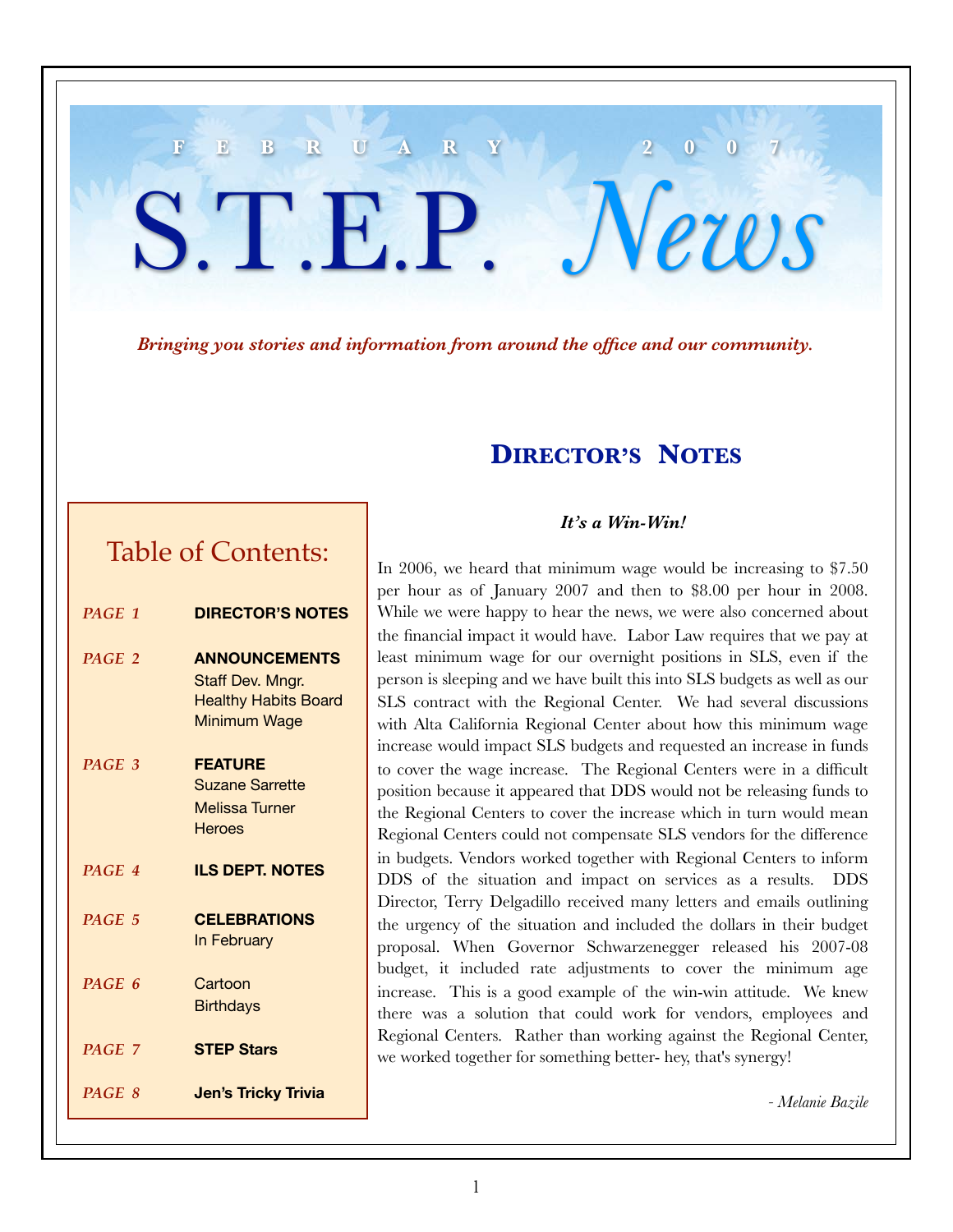## *ANNOUNCEMENTS*

### **Staff Development Manager**

It is with great pleasure that I take this opportunity to welcome **Renee Mikbel** to the newly created position of Staff Development Manager for our Hearing departments.

As S.T.E.P. continues to grow, it has become necessary to invest more time and effort in the recruitment, hiring and training of one of our most important assets, our employees. The Staff Development Manager will take the lead in creating a recruiting and advertising campaign for all positions. The Staff Development Manager will also guide employees through the hiring process and see them through to be a well-trained employee ready to support our consumers. While the Staff Development Manager may not complete all the actual training for employees, they will insure the training is completed.

We recently held a structured interview day and we were impressed with the candidates and pleased that they prepared for the process, demonstrating the importance of the position. However, there was a lack of applicants for the position serving the Deaf units so we will be discussing a plan for the Deaf units that will most likely entail more aggressive recruiting from around the country.

Renee has been employed with STEP for three year as an SLS Coordinator. Renee came to STEP with a variety of experience that will compliment our HR department and we are excited about the possibilities that lie ahead.

Welcome, and congratulations Renee!

*- Melanie Bazile*

### **Healthy Habits Board**

Look for our new **HEALTHY HABITS** Bulletin board coming in 2007.

In keeping with our Health and Well-being value we will be posting nutritious recipes, simple exercises, uplifting stories and much more on the bulletin board near the staff mail boxes. When you're in the office stop by and take a look. You might just find the inspiration you need to….. Live Smart, Live Healthy, Live Long!

*- Ayren Gabrielson*

### **Minimum Wage Increase**

This is to remind you that the minimum wage was increased in January (this affects the sleep rate paid) all **Live In Personal Attendants** (formerly known as Roommates) will need to do new **Packets** and attend **Mandatory Meeting** regarding their responsibilities, policies and changes in their rental deductions. All Live-in Attendants will be notified of the meeting date and time when it is set.

*- Lisa Barrows*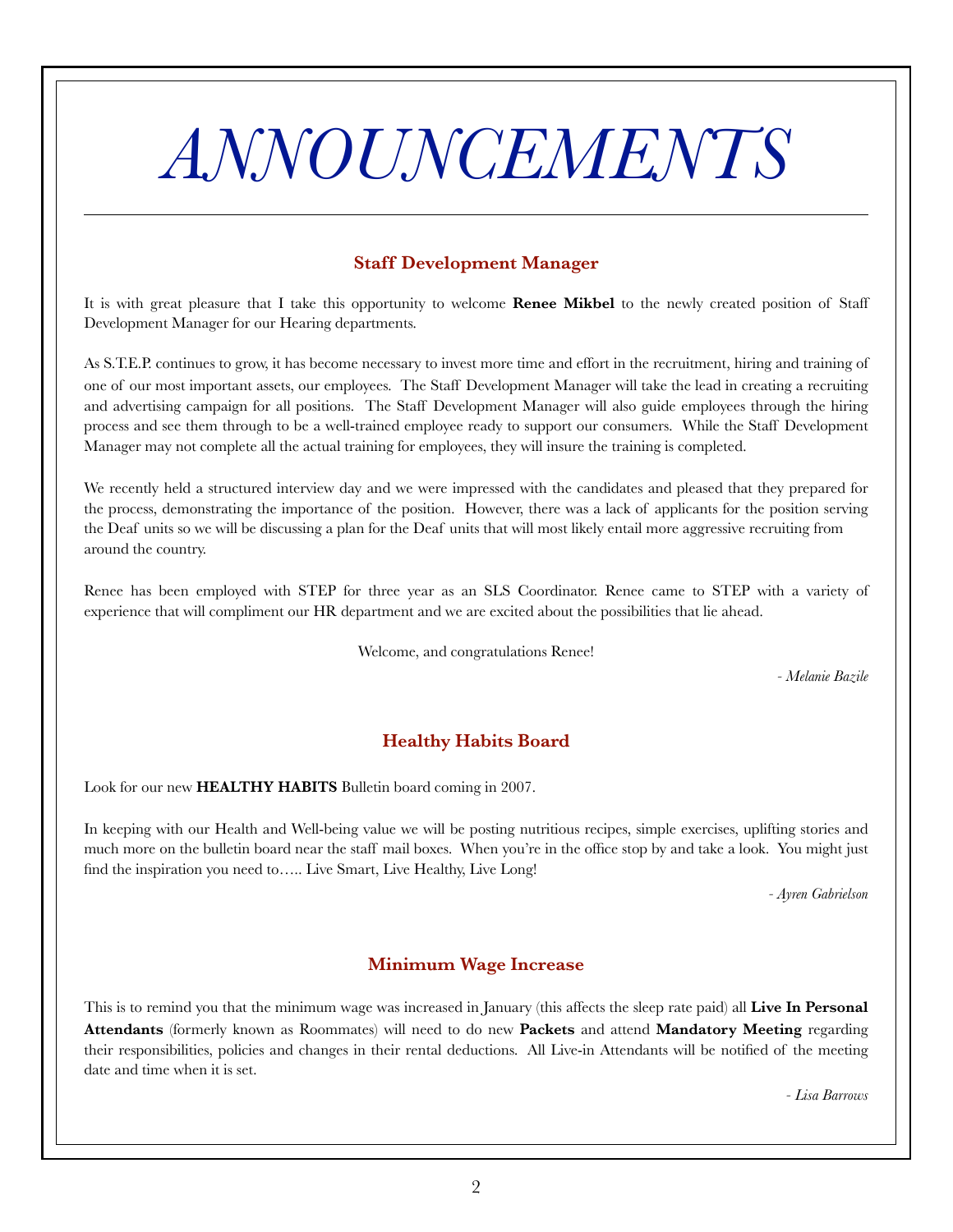## *FEATURE*

#### **Client Spotlight** Lynn Vaughan

**Suzane Sarrette** was born in San Francisco, CA, and if you know her you are aware that Suzane is not ready to sit in a rocking chair and knit. The 62 years old woman is a busy bee! Suzane came to STEP in 1997 and is a much loved member of our family. Suzane doesn't talk much about the past, but focuses on the future and all the things she wants to accomplish. You can find Suzane hard at work everyday with the catering cart full of quick snack and meal items. Suzane wants to work in a restaurant where she helps keep the dining room pretty and clean. She wants to greet and seat all the guests with a smile and a "HI" in her uniform and name tag. Her favorite place to go out to dinner is Fresh Choice. Suzane is in great shape because of her active lifestyle and healthy eating habits! However, when she wants a treat – it's COOKIES! Suzane loves shopping, and her hobbies are photography and scrap booking. Her favorite colors are orange and purple. Color psychologist say that orange is chosen by people that are adventurous and courageous, while purple is chosen by people who value knowledge, are dignified, regal and demand to be respected. I think those qualities fit Suzane to a "T". Suzane loves to travel, and although she has been to many places she still has one big dream vacation in mind. Can you guess? Suzane is Elvis' biggest fan and would love to visit his home - Graceland in Memphis, Tennessee.



*Suzane on vacation.*

What do you dare to dream? I am inspired by an article I read about Arthur Flemming, former Commissioner of the Social Security Administration. At the age of 95 he gave a speech at the White House and what he said inspires me in my own life and work. He said, "We must value our memories, but we must also have a dream. I have a dream that this community will only go forward, not backward, in helping our people deal with the hazards of life... I don't know what amount of time is left in me, but I'm going to do my best to draw on my memory to fuel the action that is needed to realize that dream." Wow! Here is a man at 95 saying he must have a dream. We are conditioned to believe that young able bodied people should have dreams, and the rest should be content to "take it easy". Research shows that doing new and different things is stimulating to the brain. What do you do that is new, different, or complex? Me? Lately I have fallen in love with Suduko puzzles, and cooking Greek food.

### **Client Spotlight**

Michelle Armstrong



*Mellissa at home.*

**Melissa Turner** is a 35 year old woman who has been with S.T.E.P. for the last 7 months. Melissa enjoys bowling, soccer and golf, as well as spending time with her boyfriend of two years.

Melissa currently works at Home Depot in Folsom where she waters plants in the garden area. Melissa expressed that she is eager to move into her own place with her boyfriend in the near future and when asked what her dream accomplishment would be, she replied, "Living on my own and having a corvette!" Melissa went on to say that if she could travel anywhere in the world, she would like to take a cruise around the world.

Melissa's ILS Instructor, Jaime Young, described Melissa as "very outgoing and she loves accessing the community!"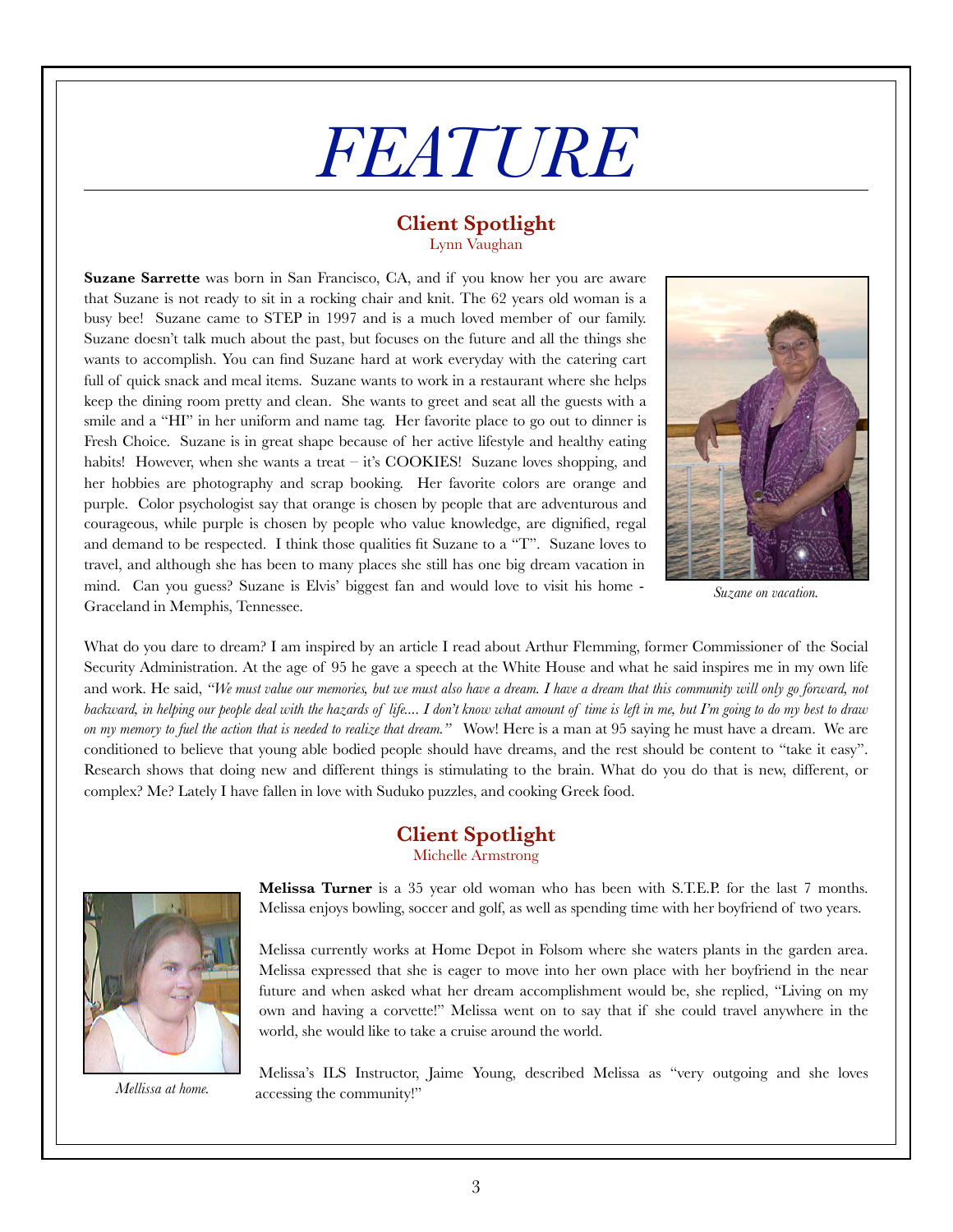#### **Everyday Heroes** Stephanie Sgro

There are a couple people I felt needed to be acknowledged this month. We all consider ourselves good people but are we the kind of people who really go the extra mile or really think about what is "the right thing" to do all the time; even when it is something tiny? Twice in the last month I have been surprised and very impressed by the actions of others.

First, when **Debbie Waters** showed me that someone had left her a note with a dime attached, stating that one of the vending machines had given her too much change. How many people do you know who would have taken the time to return a dime to its rightful owner. When I first heard this I laughed, thinking how silly to return a dime. I thought perhaps someone had not collected their change from a previous purchase. Well it turns out I was very wrong! Because of the stellar ethics of **Linda Buscher**, we found that the machine had actually been set up incorrectly for that item, and if the mistake had not been caught, we would have lost lots of money over the next few months. Thanks Linda for your honesty and integrity

Second, while walking to Subway for lunch the other day with a co-worker, I saw a man who looked to be homeless, enjoying the sun. I didn't stop to say hello or even offer a "nice day, isn't it?" I'm sure we just walked on by without giving him any thought at all. Later in the day I was talking to **Ayren Gabrilson**, who mentioned seeing the same man on her way to lunch. However she did not ignore him, or go on with her day like he was unimportant. Ayren said hello and then went over to Subway and bought him lunch!

I'm sure there are many wonderful people here at STEP and in our midst everyday, but we are not always so privileged to experience their generous sprits in such a way all the time. Thanks to these two women for being brilliant examples to us all.

### *DEPARTMENT NOTES*

### **ILS** Independent Living Services

The ILS group continues to take on new clients and expand it's horizons with regards to overseeing it's "ILS with a kick" program! Welcome to both our newest clients, as well as our recently hired staff in Yuba City. We are currently hiring for a part-time ILS Instructor position. Those interested should contact either Heather ext. 123 or Anna ext: 122.

Our annual ILS Retreat took place last month at a beautiful cabin near Truckee, Ca., and was a tremendous success, not to mention- lots of fun! We worked on team building and establishing our unit goals for this coming 2007 year. A huge thanks to Mike Kelley for providing us with this amazing cabin and view! The ILS unit will be focusing on Habit 7: "Sharpen The Saw", this month, in an effort to remind ourselves of the importance of personal growth and exploration.

As it is "Dental Hygiene Month", this month's Parenting class will focus on maintaining proper dental hygiene and ensuring your children, as well as yourself, are attending regular dental checkups. We will have a special community presenter for this month's class, which is held every third Thursday of the month from 3:30pm - 5pm.

On behalf of the entire ILS team, we would like to extend our heartfelt sympathy to William Marks, and his entire family, during the recent loss of their father. Our thoughts and prayers are with you.

*- Michelle Armstrong*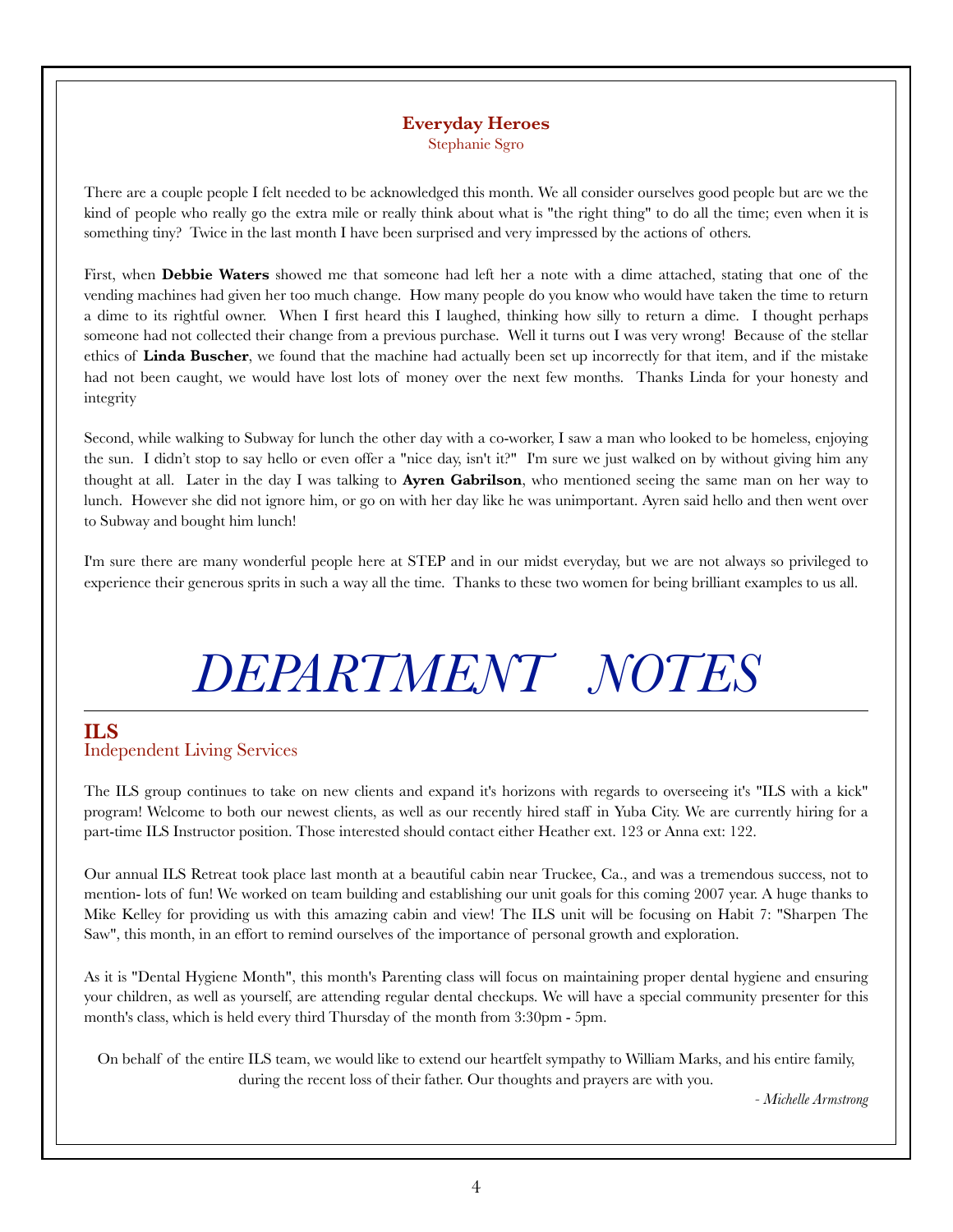## *February Celebrations*

February has always been one of those strange months with its 28 days (sometimes 29) and its positon between the "Happy New Year!!!" month and the "Yeah! It's Spring!!!" month.

Fortunately, according to Sherri Osborn of About.com, there are many reasons to celebrate in the month of February.

With the passing of Dr. Martin Luther King, Jr.'s birthday just the month before, February continues the celebration of Black History Month and Human Rights with the birthdays of both Rosa Parks and Abraham Lincoln. These special days are a great time to remember that that we all have the potential and power to change the world by taking a step in the right direction. Our "Everyday Heros" like Ayren and Linda are perfect demonstrations of small acts that result in big outcomes.



### **Fun Excuses to Celebrate This Month:**

| Black History Month                   |  |
|---------------------------------------|--|
| International Friendship Month        |  |
| 2nd - Groundhog Day                   |  |
| 4th - Rosa Park's Birthday            |  |
| 5th - National Weatherperson's Day    |  |
| 7th - Laura Ingalls Wilder's Birthday |  |
| 8th - Boy Scouts' Day                 |  |
| 9th - Toothache Day                   |  |
| 10th - Umbrella Day                   |  |
|                                       |  |

 $\circ$ 

11th - National Inventor's Dav 14th - Valentine's Dav 15th - National Gumdrop Day 17th - Random Acts of Kindness Day 19th - President's Day 20th - Toothpick Patented 22nd - Be Humble Day 25th - Quiet Day 27th - Polar Bear Day

#### Find all these and other special days to celebrate @ Family Crafts - http://familycrafts.about.com

| Sunday | Monday | Tuesday | Wednesday | Thursday     | Friday         | Saturday |
|--------|--------|---------|-----------|--------------|----------------|----------|
|        |        |         |           | $\mathbf{1}$ | $\overline{c}$ | 3        |
| 4      | 5      | 6       | 7         | 8            | 9              | 10       |
| 11     | 12     | 13      | 14        | 15           | 16             | 17       |
| 18     | 19     | 20      | 21        | 22           | 23             | 24       |
| 25     | 26     | 27      | 28        |              |                |          |

Not only is it Black History Month, but February is also International Friendship Month. So as Lynn suggested, try something new. Remember pen-pals in 4th grade? Well, there is a pen-pal website for adults, too. Pick a country and pick a pal. Soon enough you'll get to know how other people live, in other cultures, in other parts of the world. Then perhaps we can all come closer together as human beings, and acts of kindness won't seem like such a far away, foreign deed.

> Try it. It's free. www.Correspondance-fr.org

> > *- J. A. de la Concepcion*

**DID YOU KNOW??** The ILS unit would like to bring to your attention the lesser known holidays also celebrated this month: Feb. 5th is the Anniversary of the American Constitution; Feb. 18th is the Chinese New Year; Feb. 21st is Ash Wednesday; Feb. 24th is Flag Day and of course- Feb. 14th is Valentine's Day and with that, the entire ILS unit would like to wish you all lots of love and dark chocolate!

*- Michelle B. Armstrong*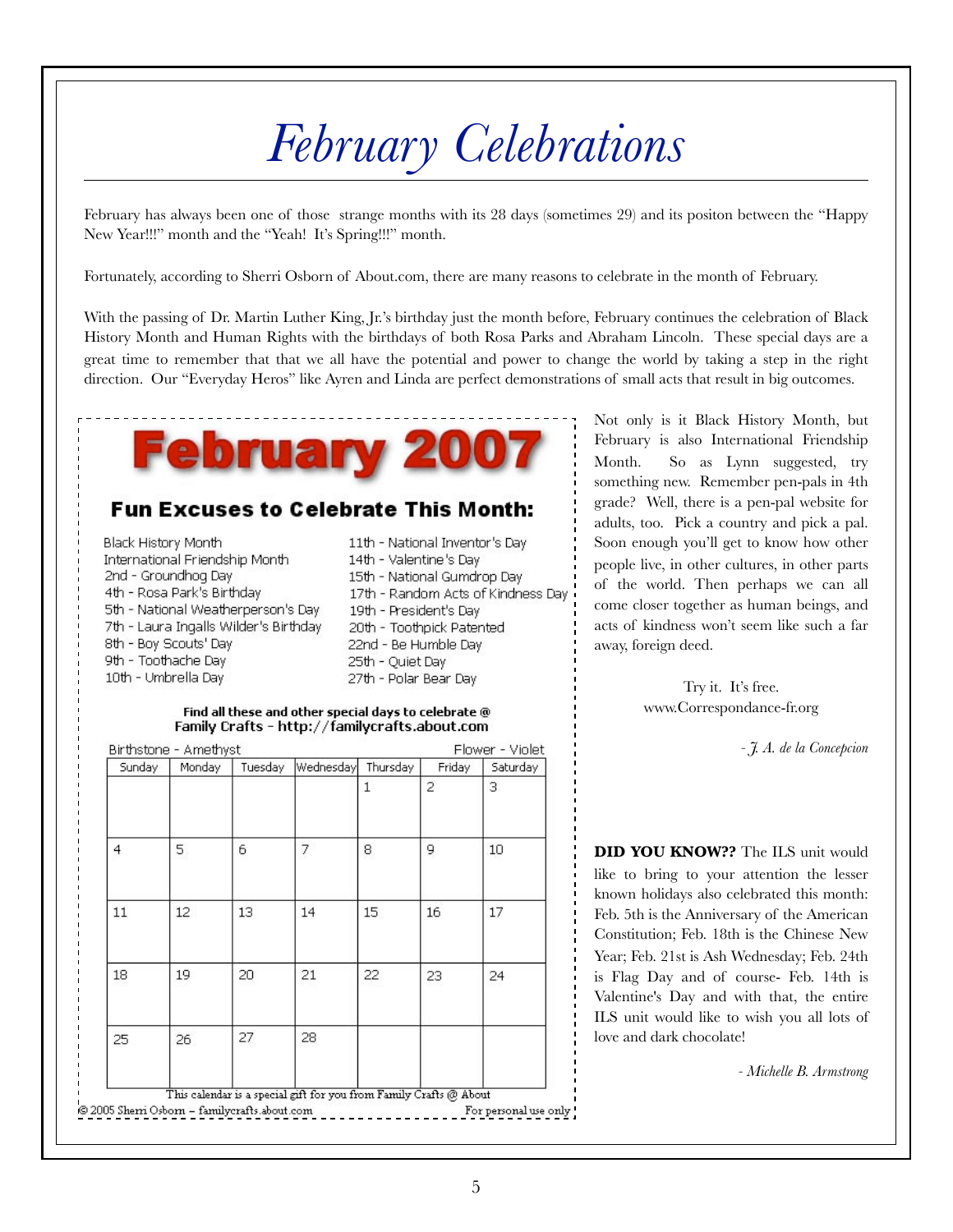

Cartoons are some of the best ways to express creativity and controversy, while at the same time making people laugh. While surfing the net, I bumped into this great website for disabled artist: www.disabilityarts.com/depth/Crippen .

One of the featured artists happened to be the British cartoonist **Dave Lupton** who is responsible for the funny and sometimes controversial comic strip, **CRIPPEN.** Check out Dave's work on his website, www.DaveLuptonCartoons.co.uk, and support the arts and our global community.

### **BOTTOM**



**Crippen's Note:** This says it all really, with regard to the opinions that most non-disabled disability professionals hold in respect of disability and disabled people in particular.

### FEBRUARY Birthdays

**Corina Hoffman 1-Feb Brigida Cavasos 2-Feb Chaundres Carthan 2-Feb Nichol Sutherland 2-Feb Shirley Quick 3-Feb Melissa Turner 3-Feb Angelena Gayle 3-Feb Melani Rogers 3-Feb David Gehri 4-Feb Jeffrey Sevall 4-Feb Pamela Rumble 4-Feb Leslie Guffin 4-Feb George Basquez 5-Feb Niki Davis 5-Feb Kenyon Cahill 5-Feb Shelly Pina** 6-Feb **Richard Hodgkins 7-Feb Clayton Hibben 7-Feb Barry Krems** 9-Feb **Rebecca Ehrhart 9-Feb Joshua Barnes 12-Feb Mariska Brinkley 13-Feb Heather Campbell 13-Feb James Fox 13-Feb Thurston Miller 15-Feb Roy Cogswell 16-Feb Jaquiline Tenney 16-Feb Deslin Malone 18-Feb Kaylie Fonseca 19-Feb Michael Bachman 21-Feb Shulamit Steinfeld 22-Feb Jacqueline Benoit 23-Feb Zona Lessard 23-Feb Jerry Hadley 24-Feb Theresa Grosskopf 25-Feb Nancy Clyde 25-Feb Cynthia Allen 25-Feb Carey Baxter 25-Feb Damira Bechtold 26-Feb Heather Strella 26-Feb Tyx Pulskamp 27-Feb Ramon Brown 28-Feb**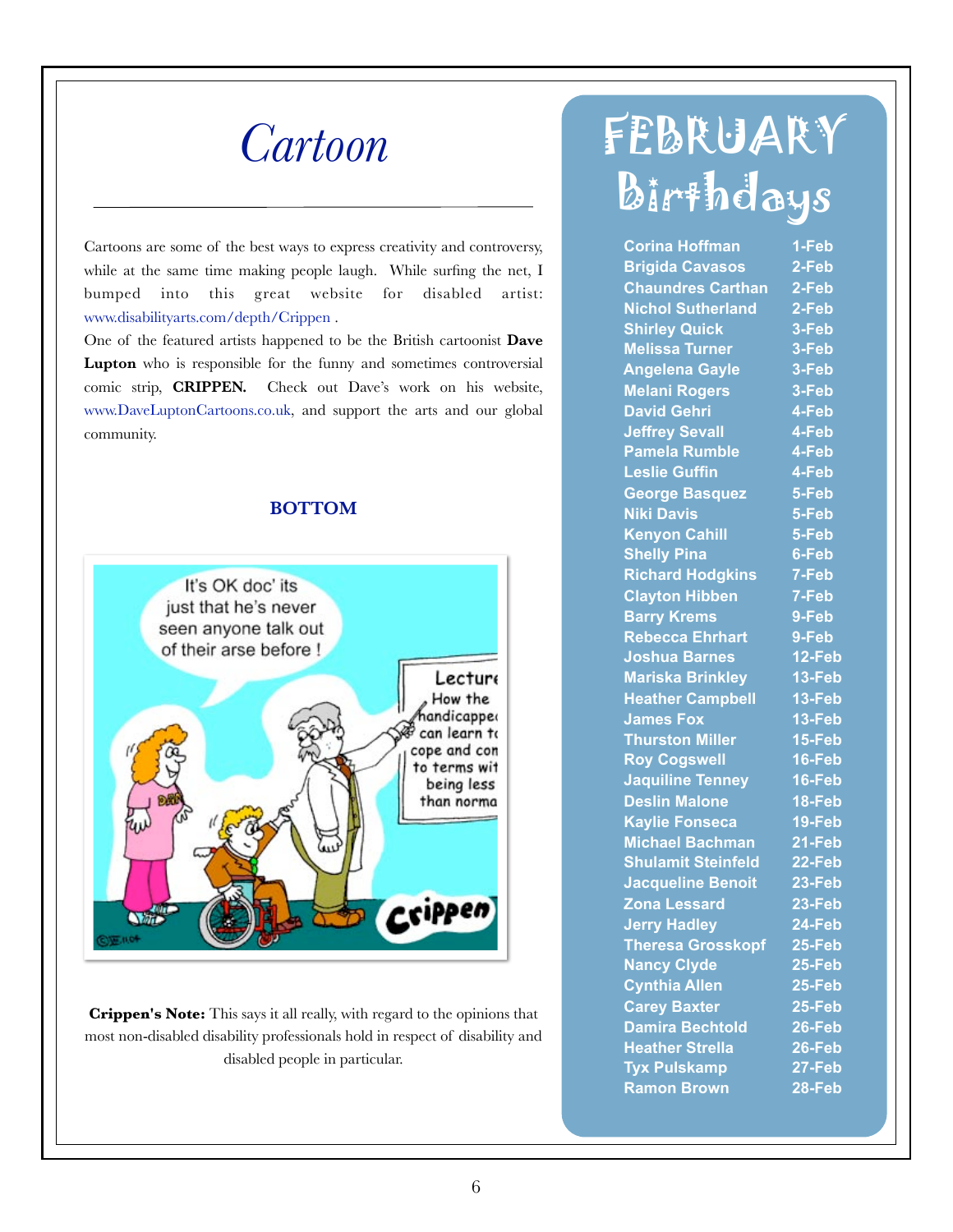# *\* Step Stars* \*

### *Stephanie S. Sgro would like to acknowledge the following people:*

To **Jen Jones**, for always doing your job with a smile on your face. I often think how frustrating it might be to almost only have people come to your door when they have a problem, but you handle it always with grace, efficiency and a sense of humor. We are all so lucky to have you here.

To **Marcus Gunter**. You have been a positive and energetic addition to our Day Program team. We all appreciate your flexibility, and your willingness to see the positive in all situations. Thanks!

**Victoria Marrel** I would like to thank you for your consistent and caring work with Henry. You have been creative with his days and willing to try new things with him. It is wonderful to know that Henry is happy and feeling active in his daily life.

**Becky Byng**, thanks for taking on extra clients recently, we all appreciate your ability to develop new activities and asses needs. We can already see improvement with the level of work your clients have been doing.

### *The ILS Department would like to acknowledge the following:*

TO ALL OF THE ILS INSTRUCTORS who assisted in client coverage this past month!! Thanks for your wonderful teamwork and ongoing commitment to helping each other out- ya'll ROCK!!

**Tracy & Shelly**- for keeping it together during all of the recent interviews! Thanks ladies!

**June & Stephanie** - for supporting Jennifer and Donna during the recent loss of their family members.

**Christy** - thanks for all your continued support to Jennifer during this difficult time.

### *Melanie Bazile would like to acknowledge the following people:*

Thanks to those **ILS Instructors and SLS Coordinators** who have returned their Program Management feedback surveys. I appreciate you taking the time to provide feedback- it makes a difference!

**Kelly McGurran** - you demonstrate passion for our consumers and really center your work around their needs. Thanks you for setting that example and enjoying your work- it shows!

**Lisa Barrows** - Thanks for working quickly to establish the training schedule for the year. It takes time and patience and I appreciate your work in this area. Training is so vital to what we do and you play an important role.

-- -- --

*For questions, comments, or to submit an article and/or pictures to the STEP Newsletter, please contact our editor:*

> *J. A. (Jude) de la Concepcion judec@stepsite.com*